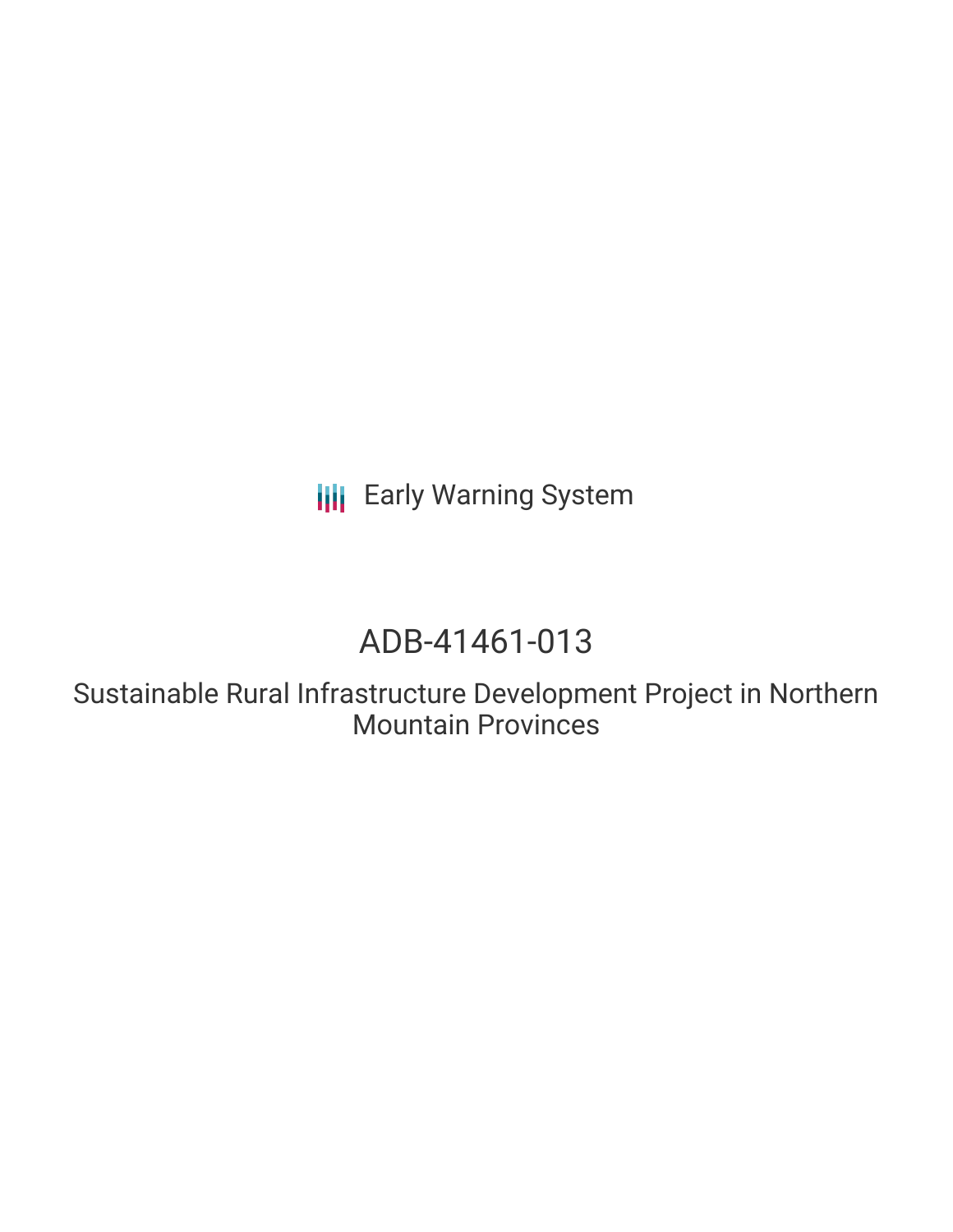### **Quick Facts**

| <b>Countries</b>               | Vietnam                                       |
|--------------------------------|-----------------------------------------------|
| <b>Specific Location</b>       | 15 mountainous provinces of northern Vietnam. |
| <b>Financial Institutions</b>  | Asian Development Bank (ADB)                  |
| <b>Status</b>                  | Active                                        |
| <b>Bank Risk Rating</b>        | B                                             |
| <b>Voting Date</b>             | 2010-10-22                                    |
| <b>Borrower</b>                | Government of Vietnam                         |
| <b>Sectors</b>                 | Agriculture and Forestry, Transport           |
| <b>Investment Type(s)</b>      | Grant                                         |
| <b>Investment Amount (USD)</b> | \$108.00 million                              |
| <b>Project Cost (USD)</b>      | \$138,00 million                              |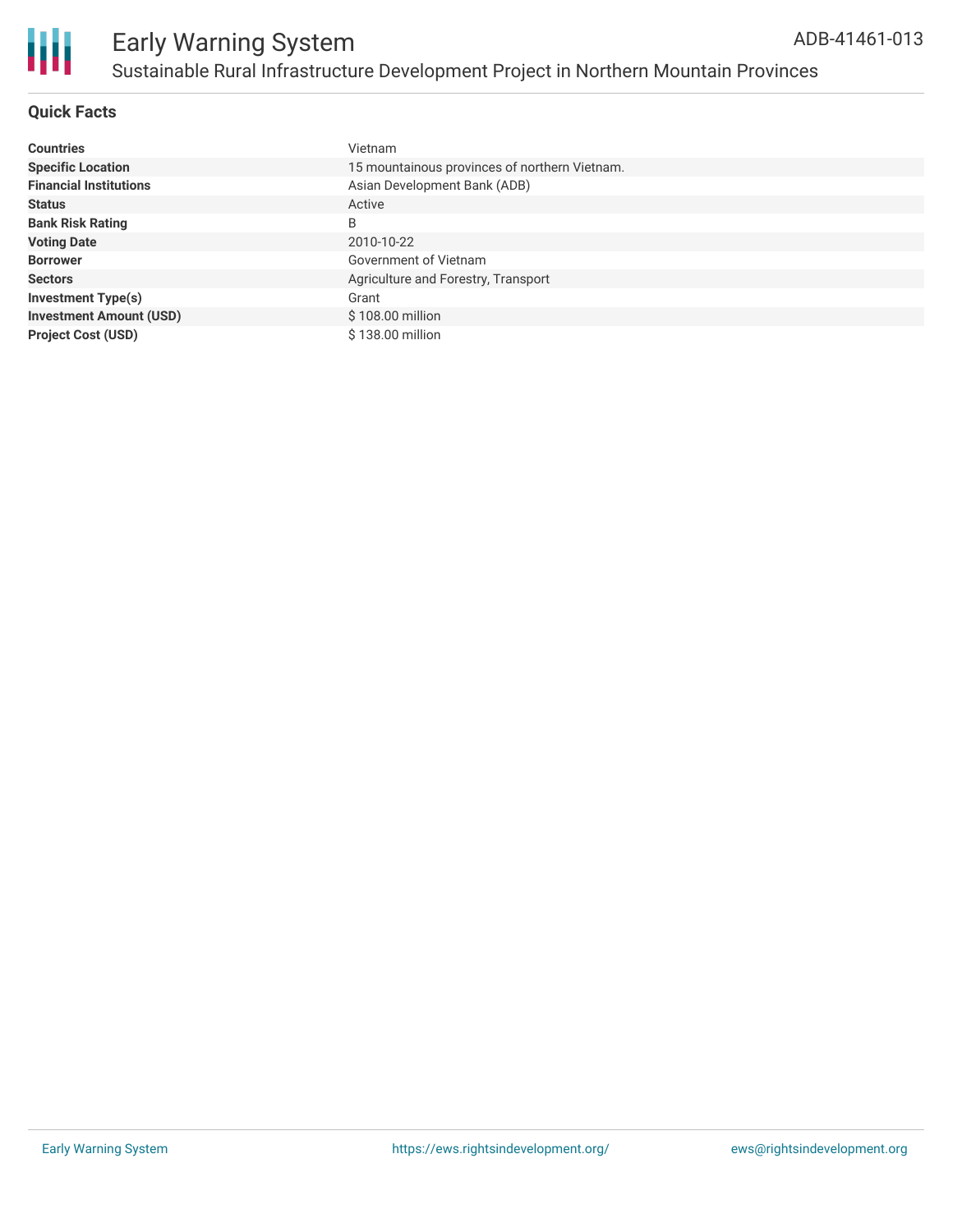

### **Project Description**

The project will rehabilitate and upgrade deteriorated but critical rural infrastructure in 15 mountainous provinces of northern Vietnam. These provinces have a combined population of 12.2 million people and are among the poorest in the country. Overall poverty rates average about 27%, but are considerably higher in more isolated areas, where poverty levels may be 50%-60%. One of the main reasons for these high levels of poverty is limited access to productive assets and infrastructure (such as irrigation water systems), and physical isolation.

The project will focus on improving small- to medium-scale irrigation and/or drainage systems, rural roads, and district and commune markets. The project will include 40-45 sub-projects. Rehabilitation and upgrading of rural infrastructure is expected to have a positive impact on the lives and livelihoods of the population in the project area, providing easier access to inputs (including irrigation water), markets, health services, higher levels of education, and employment opportunities, while reducing production and marketing costs.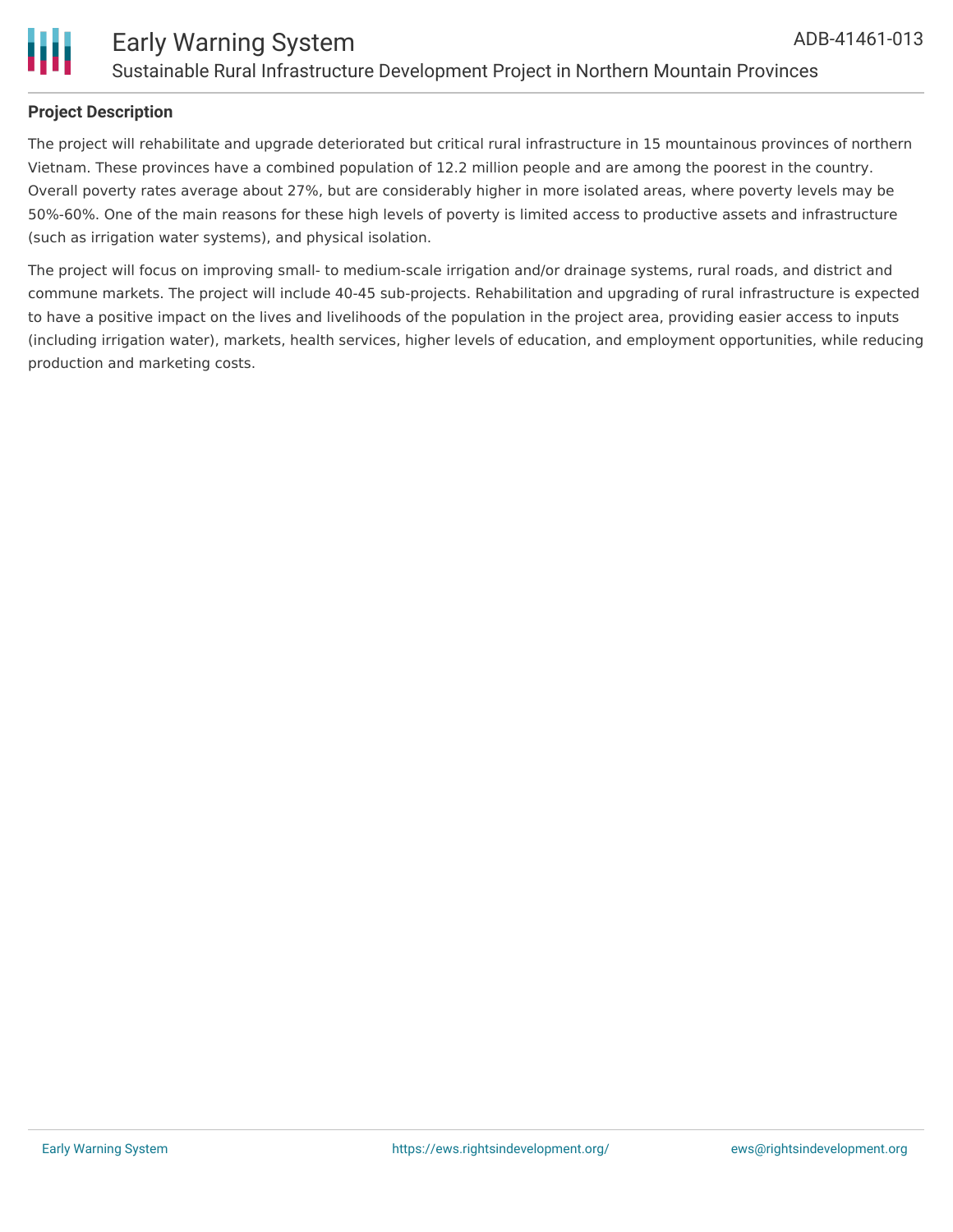

## Early Warning System Sustainable Rural Infrastructure Development Project in Northern Mountain Provinces

#### **Investment Description**

Asian Development Bank (ADB)

Financing Plan - Total (Amount in US\$ million) Loan 2682-VIE: Sustainable Rural Infrastructure Development Project in Northern Mountain Provinces concessional ordinary capital resources lending / Asian Development Fund US\$ 82.00 million

Loan 2683-VIE: Sustainable Rural Infrastructure Development Project in Northern Mountain Provinces concessional ordinary capital resources lending / Asian Development Fund US\$ 26.00 million

Loan 2682-VIE Total (Amount in US\$ million) ADB 82.00 Counterpart 30.00 Co-financing 0.00 Project Cost 112.00 Loan 2683-VIE

Total (Amount in US\$ million) ADB 26.00 Counterpart 0.00 Co-financing 0.00 Project Cost 26.00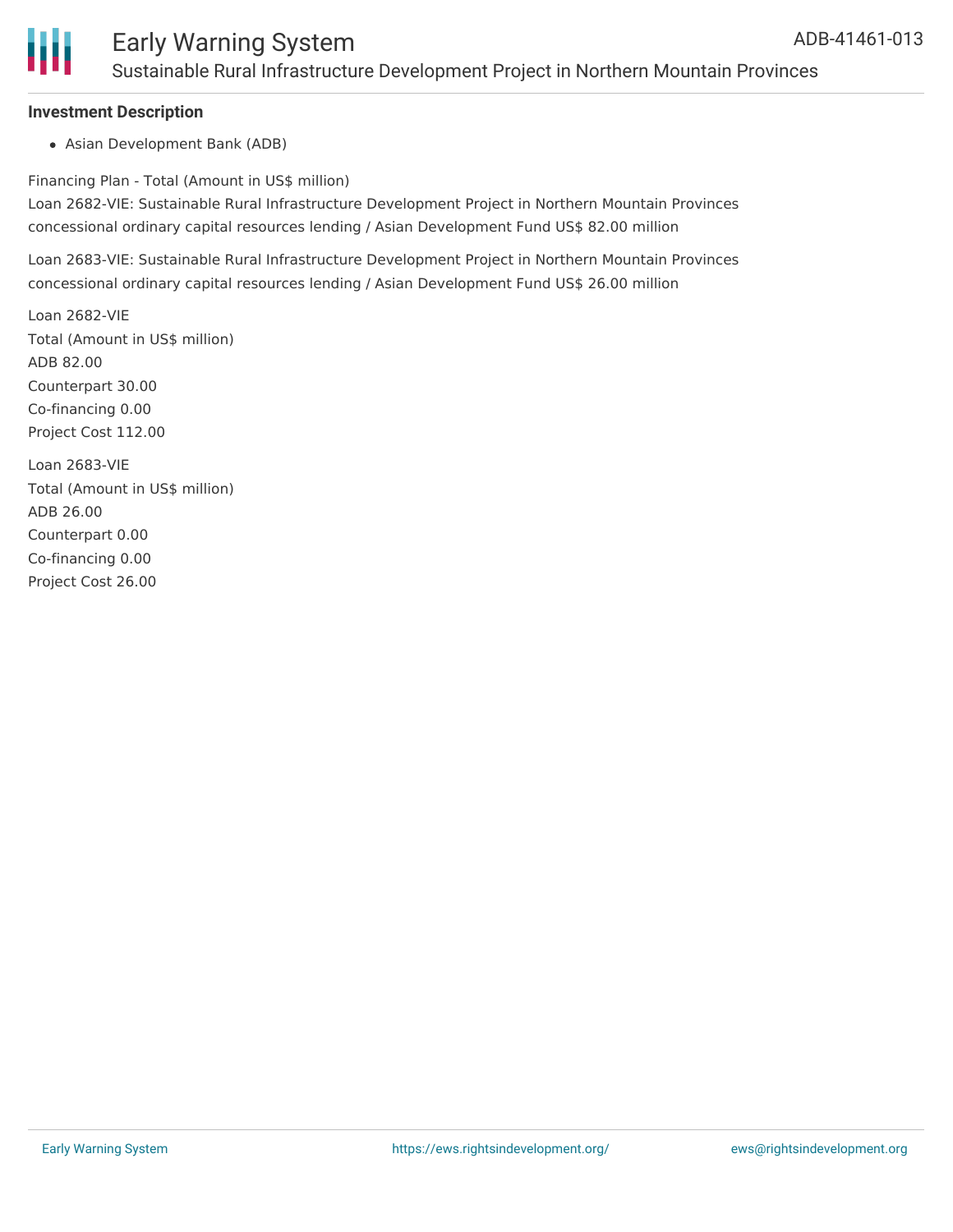

# Early Warning System Sustainable Rural Infrastructure Development Project in Northern Mountain Provinces

### **Contact Information**

Executing Agency Ministry of Agriculture and Rural Development International Cooperation Department Officer's Name : Nguyen Thi Tuyet Hoa Position: Deputy Director General Telephone: +84 4 38433400 Email address: tuyethoa.htqt@mard.gov.vn Office Address:+84 4 37330752 CPMU Officer's Name: Tran Van Lam Position: Vice Manager of Consultative Management and Project preparation Telephone: +84 4 62690781 Email Address: lamtv@apmb.gov.vn Office Address: #2 Hoang Quoc Viet, Cau Giay District, Ha Noi, Viet Nam ADB Division Director Javed H. Mir - Director

Agriculture, Environment and Natural Resources Division Telephone No.: +63 2 632 6234 Email address: jhmir@adb.org

Mission Leader David Salter Rural Development Specialist

Agriculture, Environment and Natural Resources Division Telephone No.: +63 2 632 6494 Email address: dsalter@adb.org

Ministry of Agriculture and Rural Development Tran Van Lam LAMTV@APMB.GOV.VN Room 305 Building A15 10 Nguyen Cong Hoan Street Ba Dinh District, Hanoi, Vietnam

#### ACCOUNTABILITY MECHANISM OF ADB

The Accountability Mechanism is an independent complaint mechanism and fact-finding body for people who believe they are likely to be, or have been, adversely affected by an Asian Development Bank-financed project. If you submit a complaint to the Accountability Mechanism, they may investigate to assess whether the Asian Development Bank is following its own policies and procedures for preventing harm to people or the environment. You can learn more about the Accountability Mechanism and how to file a complaint at: http://www.adb.org/site/accountability-mechanism/main